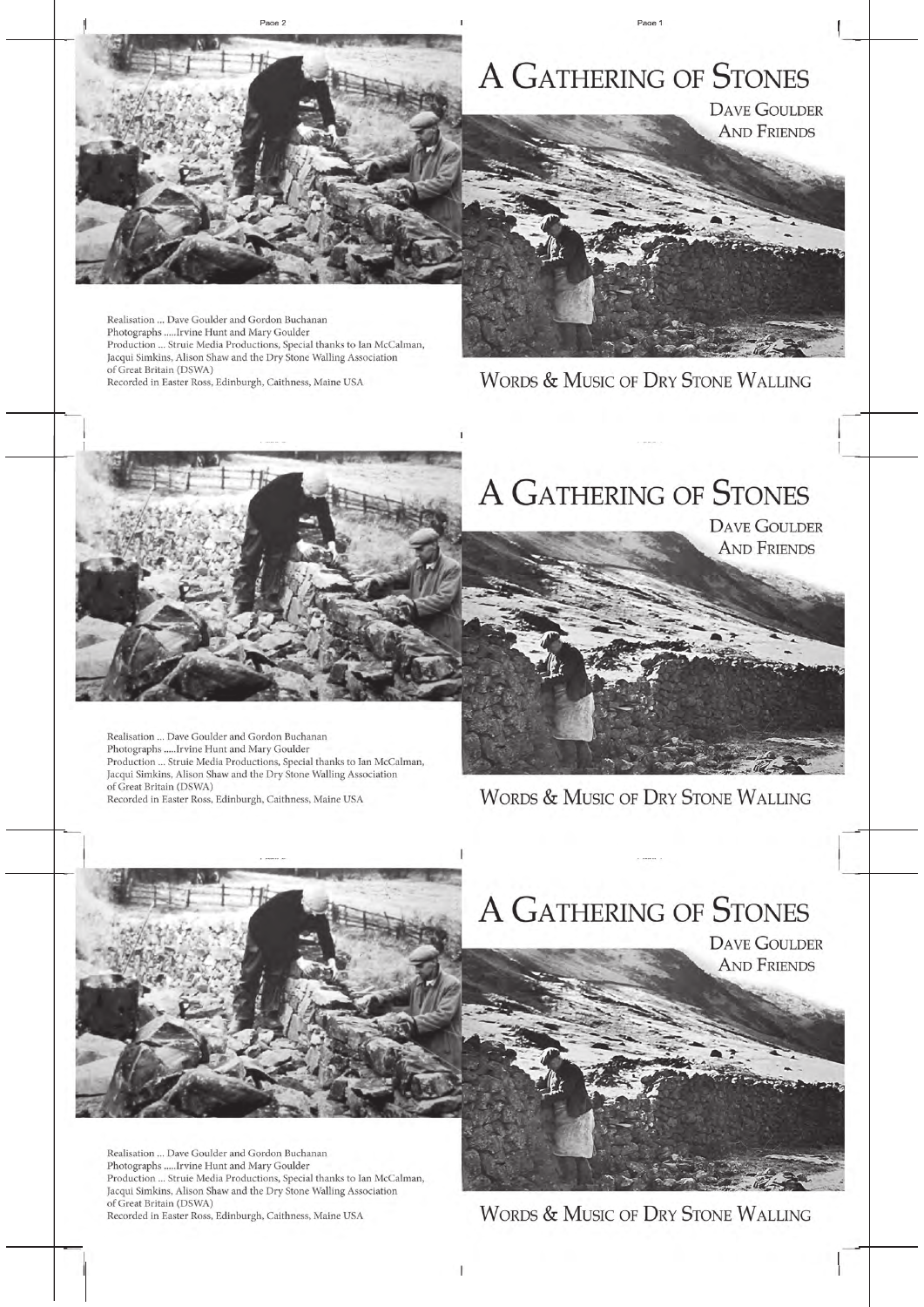## **DAVE GOULDER** MASTER CRAFTSMAN

A GATHERING OF **STONES DAVE GOULDER & FRIENDS WHO ARE:** 

READERS. **FRANK BECHHOFER JEAN BECHHOFER IRVINE HUNT GORDON BOK BRIAN MILLER MARY GOULDER** THE LATE NORMAN NICHOLSON

SINGERS: PETE COE **DEREK GIFFORD GORDON BOK ALAN BROWN** 

MUSICIANS: **ALASDAIR MACRAE ZOE RENOUE** JOHN MACDONALD **DONALD MCNEILL** 

**DRYSTONE 5** 

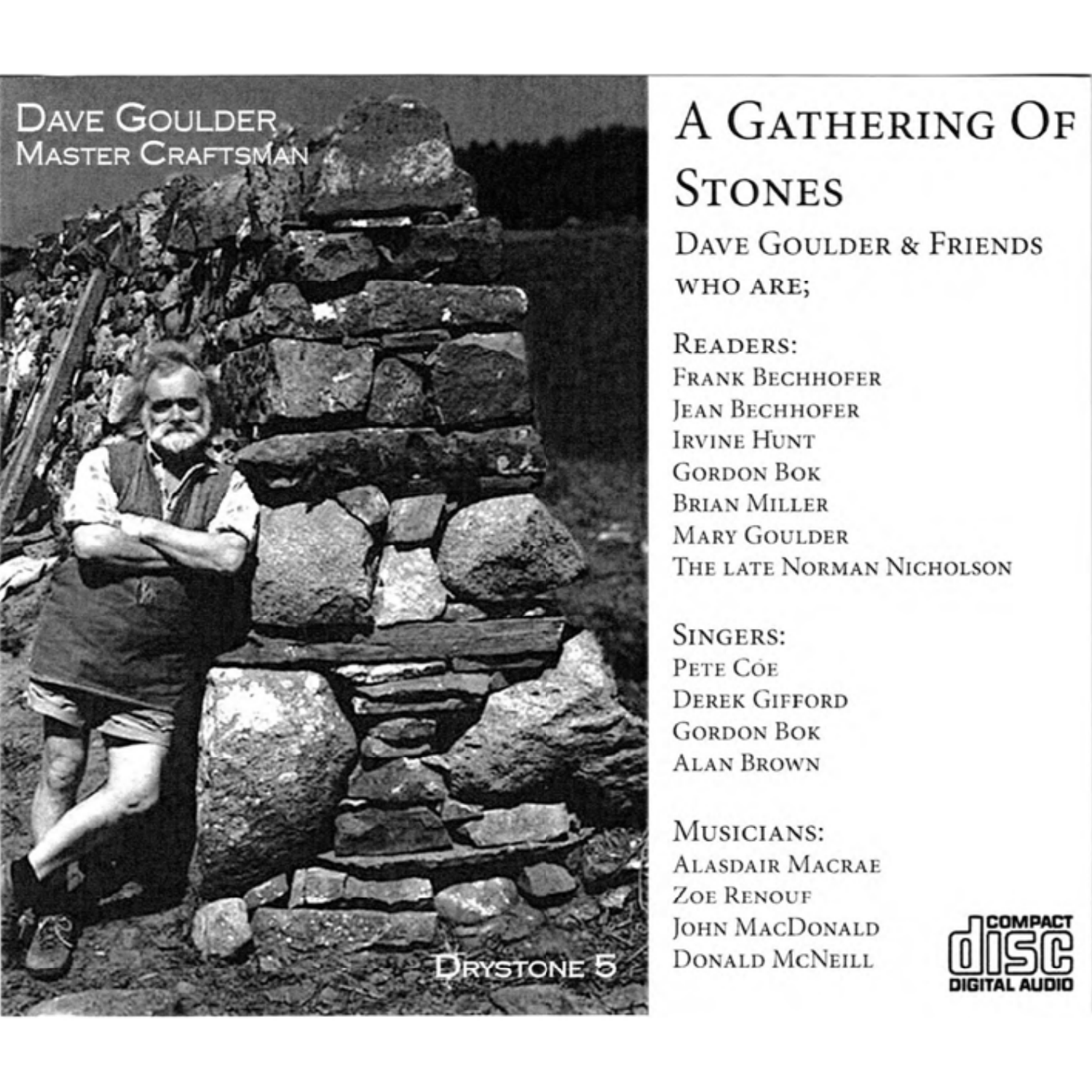#### Contents

#### Section I: Building The Wall

- I. **Dave Goulder: Master Craftsman** (Sinclair) Composed by Ian Sinclair of Caithness for my 65th birthday, it became the theme for a dance project of the same name created by my wife. Mary. (Drystone 02) Played by the Rosehall Ceilidh Band (John MacDonald. button accordion; Zoe Renouf. fiddle: Dave Goulder, guitar and Jew's Harp.
- 2. Building the Wall (Blake) Reader: Frank Bechhofer. Poet I an Blake lives in Wester Ross, and wrote this whilst looking out on a wall l"d built for him in 1999.
- 3. Lay a Stane aside a Stane A traditional ode. Reader: Jean Bechhofer.
- 4. The Wallers (Hunt) Irvine Hunt reads his own poem. He lives in the North Lake District, and has produced several books on old Lakeland life and work.
- 5. Stone Winter (Walker) Reader: Dave Goulder. Pete Walker of Todmorden is a DSWA Master Craftsman.<br>
Stone on Stone (Goulder). The craft of walling has no steady rhythmic movement to stimulate the song ms
- Stone on Stone (Goulder) The craft of walling has no steady rhythmic movement to stimulate the song maker, so it would be unreasonable to expect a song on this subject to have any bounce in it. This is it! Singer: Dave Goulder. voice and Spanish guitar. from 'Stone. Steam & Starlings', courtesy of Harbourtown Records. HARB 017.
- 7. The Dry Stone Dyker (Murray) Reader: Brian Miller, James Murray (1903-1971). Forester and poet. Contributed by his daughter.<br>Readers Waller (for Billy Kelby) (Inglis) Reader: Jean Bechhofer. Jim Inglis of Dingwall. Ross
- The Waller. (for Billy Kelby) (Inglis) Reader: Jean Bechhofer. Jim Inglis of Dingwall. Ross-shire, worte this for his pal. Billy. who did his early training with me: now he's an old pro.
- 9. Strathovkel (Goulder) Reader: Dave Goulder. Written after one of those days when you wonder why on earth you chose this profession.
- 10. The 1914 Dyke (McMu1Tay) Reader: Brian Miller. David McMurray"s moving poem written in 1992. The brothers work and chat as they build a dyke in Galloway. but the poem changes scene in verse eight. Suddenly they are in the trenches. and yards gained have an entirely different meaning.
- 11. The Walling Song (Scowcroft/Gifford) Keith Scowcroft wrote this poem in 1987 and it was set to music by his friend, and mine. Derek Gifford. Recording taken from the CD. 'When All Men Sing' by Derek Gifford. Cock Robin Music. CRMCD 206.

### Section 2: Living With Wulls

- 12. Wull (Nicholson) Norman Nicholson (1914-1987) was born in Millom in the Lake District and it was his home region that influenced his writing throughout his life. I am indebted to the Hunt family for their permission to use this vintage recording of the poet himseiC
- 13. Sun on Stone (Goodenough) Reader: Gordon Bok. Judy Goodenough (1942-1990) was a much admired New England poet, with several books to her name. who also provided lyrics to help create some fine songs.
- 14. Drv Stone Wall (Abbott) Reader: Frank Bechhofer. Dickon Abbott (1962-2004) was another poet residing in the Lake District. Originally from Sussex. he moved to Ulverston where he worked as a social work supervisor for people with learning dilliuclties. He has one published book. "The Mark We Make·. Thanks to Hazel Dole for permission to use it.
- 15. None So Steady (Coe) Pete Coe, singer, writer, dancer, multi-instrumentalist, offered this song in response to my appeal for "dry stone' songs. It is taken from his CD <sup>·</sup>Long Company' on Backshift BASHCD45.
- 16. \\'ails ofMourne (Peirce) Reader: Mary Goulder. Belfast born Maggie Peirce has lived in the USA since 1964. She is a wellknown poet. singer and storyteller on the American music circuit.
- 17. Summit Ridge of Suilven (Goulder) Reader: Dave Goulder. I ran a hostel and climbing centre in Torridon in the '60s and '70s. Even now, climbers unearth me from my home in Sutherland saying. "We've just been up Suilven. Do you know what we found at the top?"
- 18. Stone (Maclean) Reader: Brian Miller. In my work as a dry stone instructor I visited Ardnamurchan frequently. Alasdair MacLean  $(1926 - 1994)$  was brought up there and this word picture always takes me back.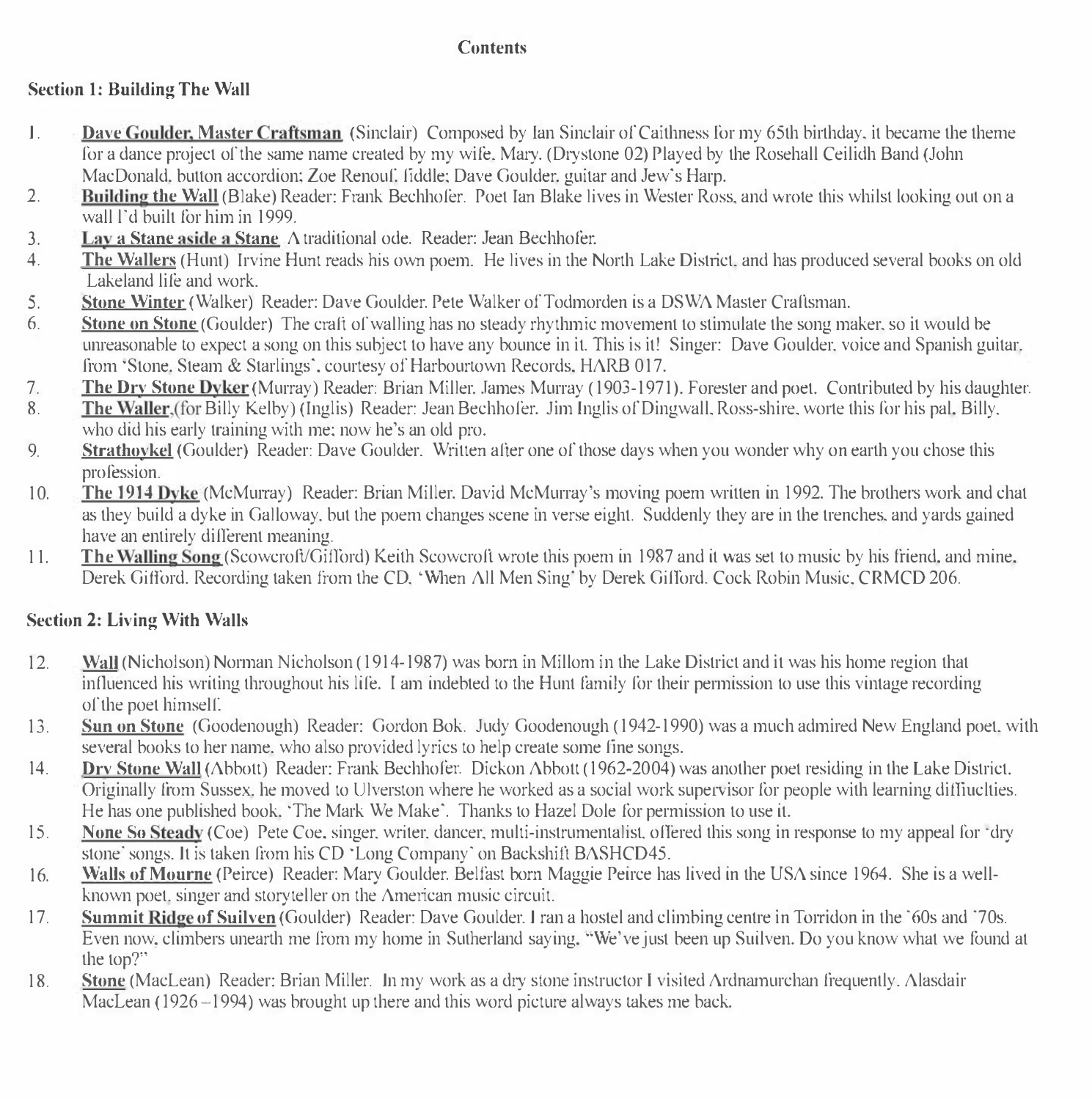- 19. Wall (Winskill) Reader: Frank Bechhofer. Heather Winskill wrote this in 1987 and gave it to me sometime in the 25 years I've been collecting ·stone' poetry and song.
- 20. These On' Stone W�tlls (Goulder) Singer: Gordon Bok. Lamenting the dearth of stone walling songs I wrote this one fOr me to perfonn at gigs and festivals etc. thus giving me the opportunity to bore the audiences with a long preamble on the life and times of a professional dyker.
- 21. The Kingswells Consumption Dyke ( $\triangle$ non) Reader: Irvine Hunt. A consumption dyke is a wall designed to 'consume' the tons of loose stones picked from the fields after ploughing and harrowing. This piece can be found in the book. ·Dry Stone Walling' by F. Rainsford-Hannay. published by the DSWA.
- 22. Wall (Shakespeare) Readers: Frank & Jean Bechhofer. From  $\Lambda$  Midsummer Night's Dream<sup>-</sup>. act 5 scene I, by the Man Himself. A troupe of village players re-enact the drama of Pyramus and Thisby. One of the actors,  $\degree$ Snout by name" plays the part of the wall, through which the lovers plight their troth (whatever that may mean).
- $23.$ Verse: Humpty Dumpty (Trad) Reader: Dave Goulder. Well. he fell off a wall...
- 24. Tune: Humpty Dumpty (or Off She Goes) Jew's harp: Dave Goulder.
- 25. The Dyke at Crojck (Goulder) Reader: Mary Goulder. Croick church. near Ardgay Sutherland. became the refuge of the crofters who were forcibly cleared ffom the glens by the landowners of the time (1845). They lefi their records scratched into the windows of the church. They are still there. For a few years I was the official rebuilder of the church wall.
- 26. The Seamstress and The Dyker (Brown) Singert Alan Brown. Alan won the Scottish Folk Directory competition with this song. Taken from his CD.

#### Section 3: Broken and Remade

- 27. The Old Waller (North) Reader: Dave Goulder. I don't know where Gordon Allen North met his *'Old Waller'* but the character bears no resemblance to me (apart from the hat).
- 28. Whaur Hae A' The Dykers Gane (Caims) Reader: Brian Miller. Robert Caims (1887-1949). (great name for a stone worker) was born in Lamancha. south of Edinburgh. from a long line of dykers. In later years his health deteriorated. probably due to his wounds and gassing in the Great War. so he devoted some time to writing a small book. ·Dry Stone Dyking· is published by the Biggar Museum Trust. Highly recommended.
- 29. Mending Wall (Frost) Robert Frost (1874-1963) was a respected New England poet who spent three years of his life in rural Buckinghamshire and Gloucestershire. 'Mending Wall" was conceived there and is read by another highly respected New Englander. singer and storyteller Gordon Bok.
- 30. Pictish Broch (Stephen) Reader: Mary Goulder. Stomoway poet Ian Stephen has been a pal for many years since we shared a floor and a half bottle in a Wick curtain factory during one of the early festivals there.
- 31. The Resurrection (Robb) Reader: Jean Bechhofer. Written in 1987 by William Robb. a great supporter of the DSWA; sadly he died in 1996.
- 32. Dancers (Goulder) Reader: Dave Goulder. All over Europe there are legends of sabbath dancers turned to stone. Here the poor fiddler doesn't escape either.
- 33. Stone Dance..... Alasdair Macrae (fiddle)<br>34. Dave the Dyker/Just for Eun/Dave the l
- Dave the Dyker/.Just for Fun/Dave the Dyker (McNeill) Composed by Donald McNeill of Caithness for my 70th birthday. and played here by him. and him. and him.
- 35. Epilogue (Goulder) Just that.

For any further information on any of the contents, please contact me. Dave Goulder, Tel: +44 (0)1549 441283 Email: marygoulder@btinternet.com Website: www.davegoulder.co.uk